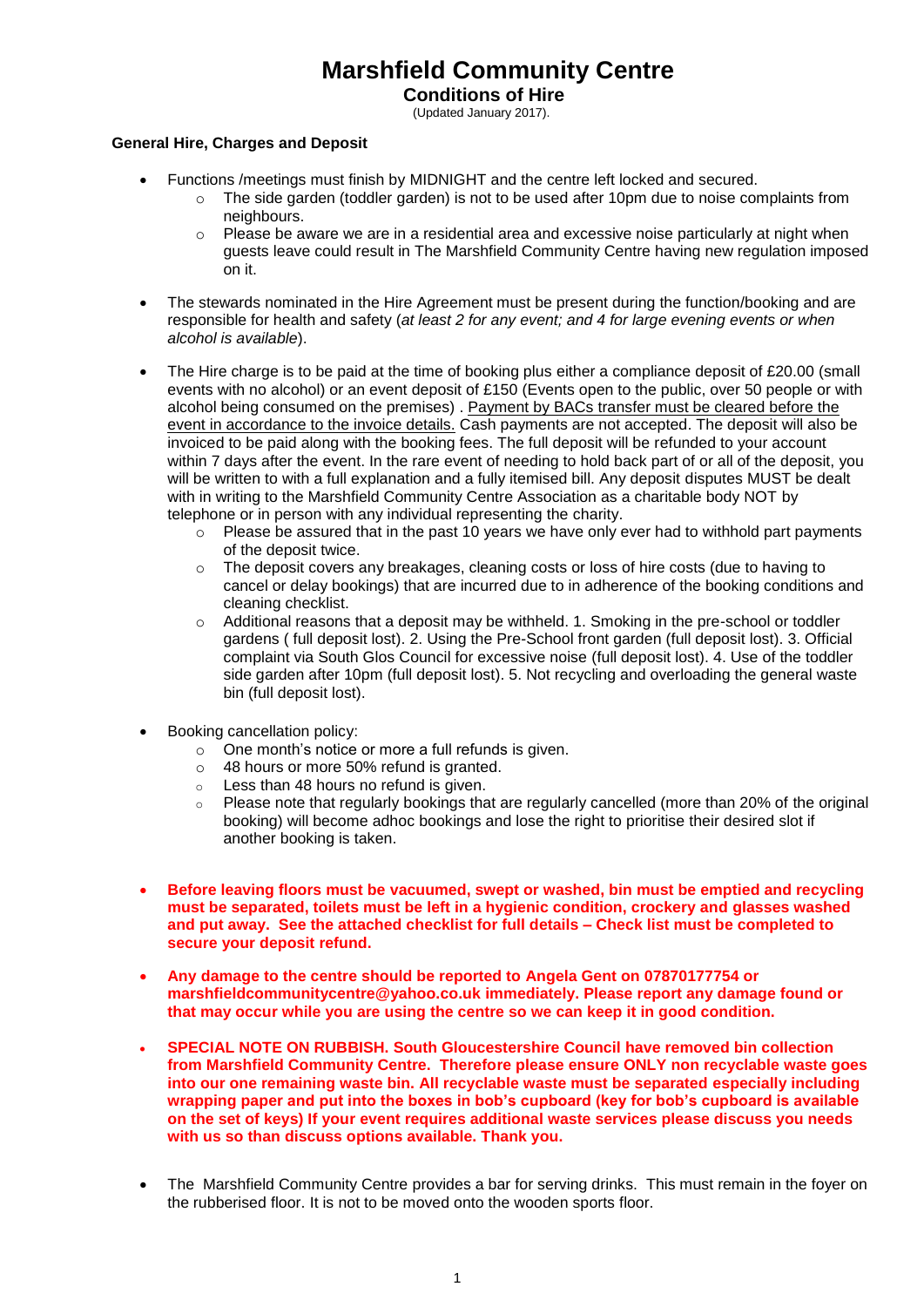- We have a "No Stilletto" Policy in the main hall to protect the main floor. Any evening events must make sure his dress code is shared with all guests. Large marquee events must make allowance for the cost of hiring carpet from their marquee provider.
- The heating in the Centre is set to come on 30 minutes before each event starts. It will not be on for any setting up time before this. If you would like it on during setting up time please contact the Bookings Secretary to discuss.

### **Regulations and Licences**

- The maximum numbers permitted are 90 in the Small hall and 240 in the Main hall to meet with fire regulations.
- If you wish to sell alcohol or include alcohol in the ticket price of your function you will need to apply for a Temporary Event Notification (TEN) from South Glos council. Application for a TEN is the responsibility of the user. The contact no for South Glos is 01454 868686.
- If you either wish to provide alcohol, sell it or include it in the price of a ticket, you must provide the Booking Secretary with the name(s) of the person(s) who will be responsible for the bar (see hire agreement). H/she/they must be made aware of their responsibilities (e.g. not serving minors, preventing drunkenness etc).
- Application for a TEN should only be made after consultation with the Booking Secretary as there is a legal limit to the number of TENs issued by the local authority for functions at the Community Centre each year.
- A copy of the MCCA Premises licence can be found on the notice board in the foyer. Currently, this covers plays, films, indoor sporting events, live music, recorded music, performance of dance, provision of facilities for dancing and making music but *not* the sale of alcohol.
- The Community Centre does **not** hold any licenses relating to the use of copyrighted live or recorded music. It is the responsibility of the hirer to obtain the appropriate licences from the Performing Rights Society (for live music) or Phonographic Performance Ltd ( for recorded music).

# **Security**

- Unfortunately, there have been some incidents in which intruders have gained access to the Centre when it has been in use. These incidents have mainly occurred in the evenings and during school half-terms or holidays.
- All users are therefore asked to take steps to see that, as members arrive for an activity, intruders do not gain entry. Once the activity starts, someone must lock the main door(s) **from the outside** with the key (leaving the door(s) open), enter the Centre again and then shut the door(s). This will then stop any unauthorised entry. However, **the doors can still be opened from the inside** to allow members to leave or to enter if arriving late.

# **Health and Safety**

- If the event involves preparing, serving or selling food all relevant health and hygiene legislation and regulations must be observed. In particular dairy products, vegetables and meat on the premises must be refrigerated. 2 fridges are provided in the kitchen.
- Marshfield Community Centre does **NOT** have a public telephone. The Hirer **MUST** ensure that a working mobile phone is available to call the emergency services if needed. The nearest public telephone is in the High Street, adjacent to Central Stores.
- Any accidents occurring on the premises must be reported to the Health & Safety Committee member (Angela Gent 07870177754) and recorded in the accident book hanging on the notice board in the foyer. Certain types of accident must also be reported to the local authority so as to comply with the Reporting of Injuries, Diseases & Dangerous Occurrences Regulations 1995 (RIDDOR). The Health & Safety Committee member will assist in making this report. The first aid box is in the kitchen. All hirers should be aware of any safety risks that may occur during their booking and use preventative measures where appropriate.